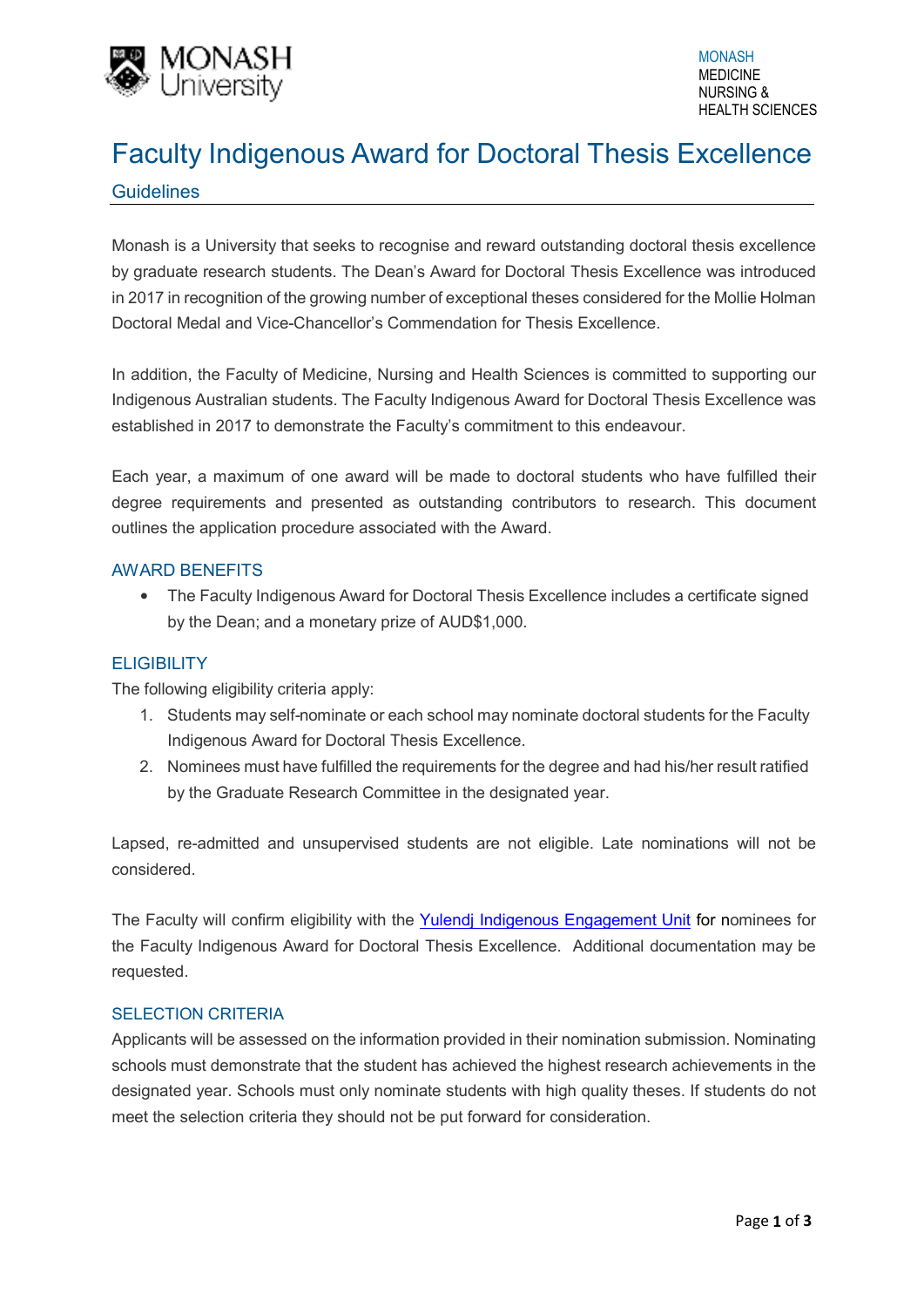

The examiners' reports will be the principal source used to establish the quality of the nominee's thesis. Nominees should provide tangible evidence of overall thesis excellence as represented by one or more of the following criteria:

- 1. The thesis has made a substantial and significant contribution to knowledge and/or professional practice in the field of study concerned
- 2. The thesis demonstrates the student's capacity to plan and execute original research to the highest international standards
- 3. The thesis demonstrates an ability to generate new knowledge and understanding
- 4. Publications resulting from the thesis research (during enrolment) have been independently assessed as being of a high quality or impact (nominations should indicate if the thesis included published works)
- 5. Peer recognition by invitations to speak at conferences or meeting of learned bodies
- 6. Prizes awarded on the basis of the thesis research
- 7. Length of enrolment
- 8. Offers of positions

The Faculty will reserve the right to withhold an award in a particular year if it believes that the nominees are not of sufficiently high calibre.

## NOMINATIONS

Nominations must be made by Schools based on those who have been deemed to have been presented amongst the best doctoral theses for the faculty in the designated year. Each nomination must be made via the **Faculty Indigenous Award for Doctoral Thesis Excellence** nomination form.

Nominations must be accompanied by examiner reports; publications records (if applicable) and any other evidence supporting the nomination should be attached.

# TERMS OF THE AWARD

Presentation of the award may take place at a faculty or academic unit function in the year following the award of degree. Other options are available.

A Faculty selection panel shall assess and rank nominees following the nomination year to make the selection from the nominees. The Faculty will reserve the right to withhold an award in a particular year if it believes that the nominees are not of sufficiently high calibre.